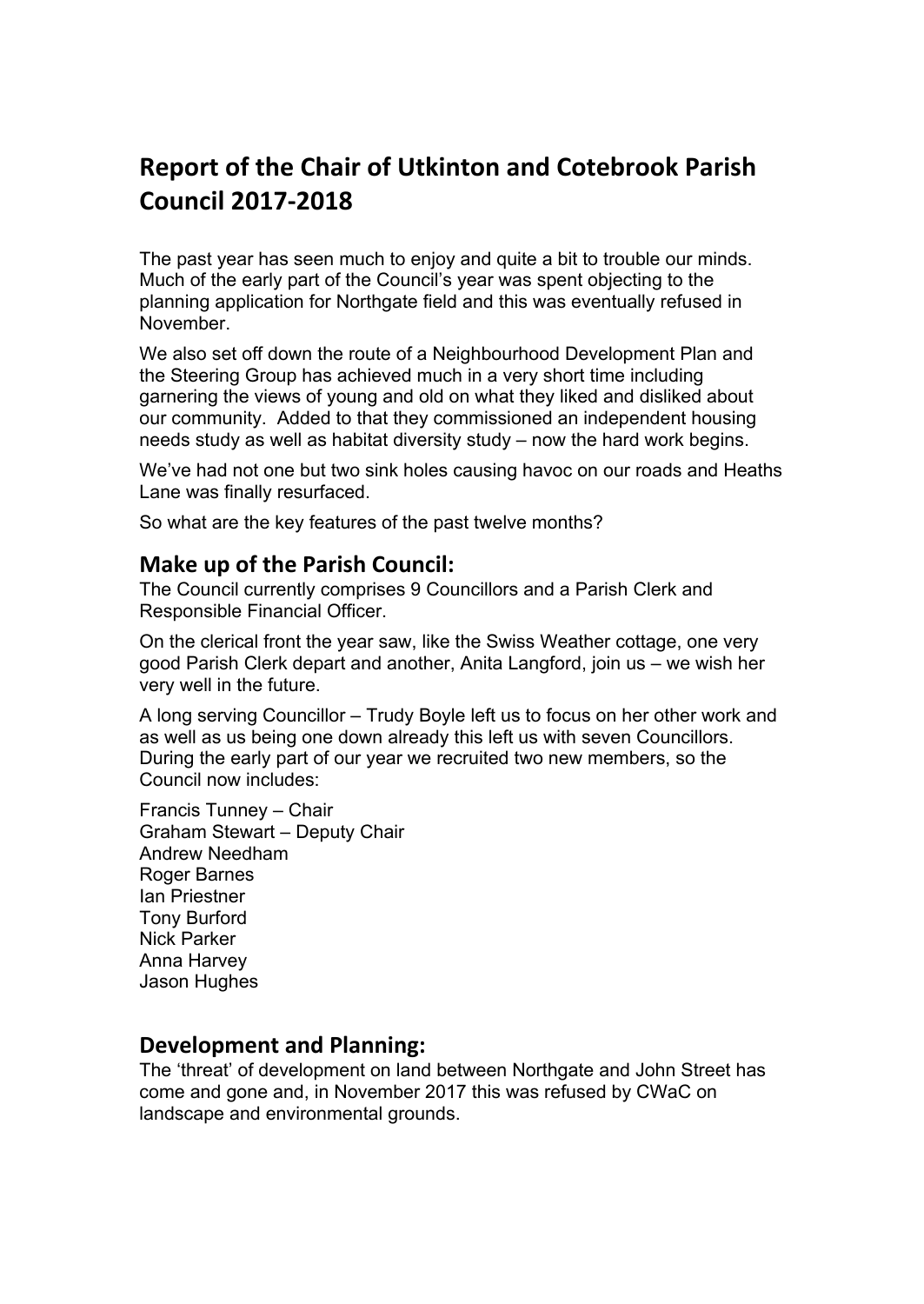Numerous small development applications have come to the fore across the parish – mainly redevelopment or infill and, in the main these are well within the various Household Surveys that we have conducted.

## **Highways and Byways:**

Our roads have suffered – as many rural across the region have – and fallen foul of weather, increased traffic and reduced budgets for our local authority. Potholes have proliferated; verges have deteriorated to an extent where some roads are becoming single lane.

We continue to focus on the amount and speed of traffic through our villages and are in discussion with CWaC about this issue.

#### **Infrastructure developments**

Over the year we have tried to ensure that our Parish is maintained as a good place to live and are, generally, in support of the work of CWaC in its work to produce a 'Local Plan'. However, as part of the second iteration of the Plan – Utkinton was proposed to be designated as a ' Local Service Centre' – this we have argued against and, in January this year we submitted a paper to CWaC asking for this designation to overturned as we did not have access to public transport – although CWaC deemed the community transport shuttles as adequate.

Late in March 2018, we got wind of some substantial changes in the structure and delivery of this community transport and have garnered the support of our MP, Ward Councillor and the three other Parishes in Tarporley Ward. We have asked for these changes to be included in the forthcoming Local Plan 2 inspection and await the outcome.

The finger posts at Hall Lane and Wood Lane were refurbished by a local resident (Dave Williams) and were gifted to the PC by our borough.

The Parish Council began investigated the options to refurbish the Utkinton War Memorial and looked at a number of stone-masons with a view to preserving the existing stonework in preparation for the commemoration of the end of World War One.

#### **Website and Communications**

Our online communications continue to flourish with the website having achieved around 28,000 views since its instigation in February 2016 representing an average of 35 a day. Our Facebook pages also provide a link to what we are doing.

In January 2017 we published the first issue of our quarterly newsletter, the 'Courier' and recently the 6<sup>th</sup> issue hit the doormats of all our resident households – we are venturing into the realms of online versions of this.

Stiming